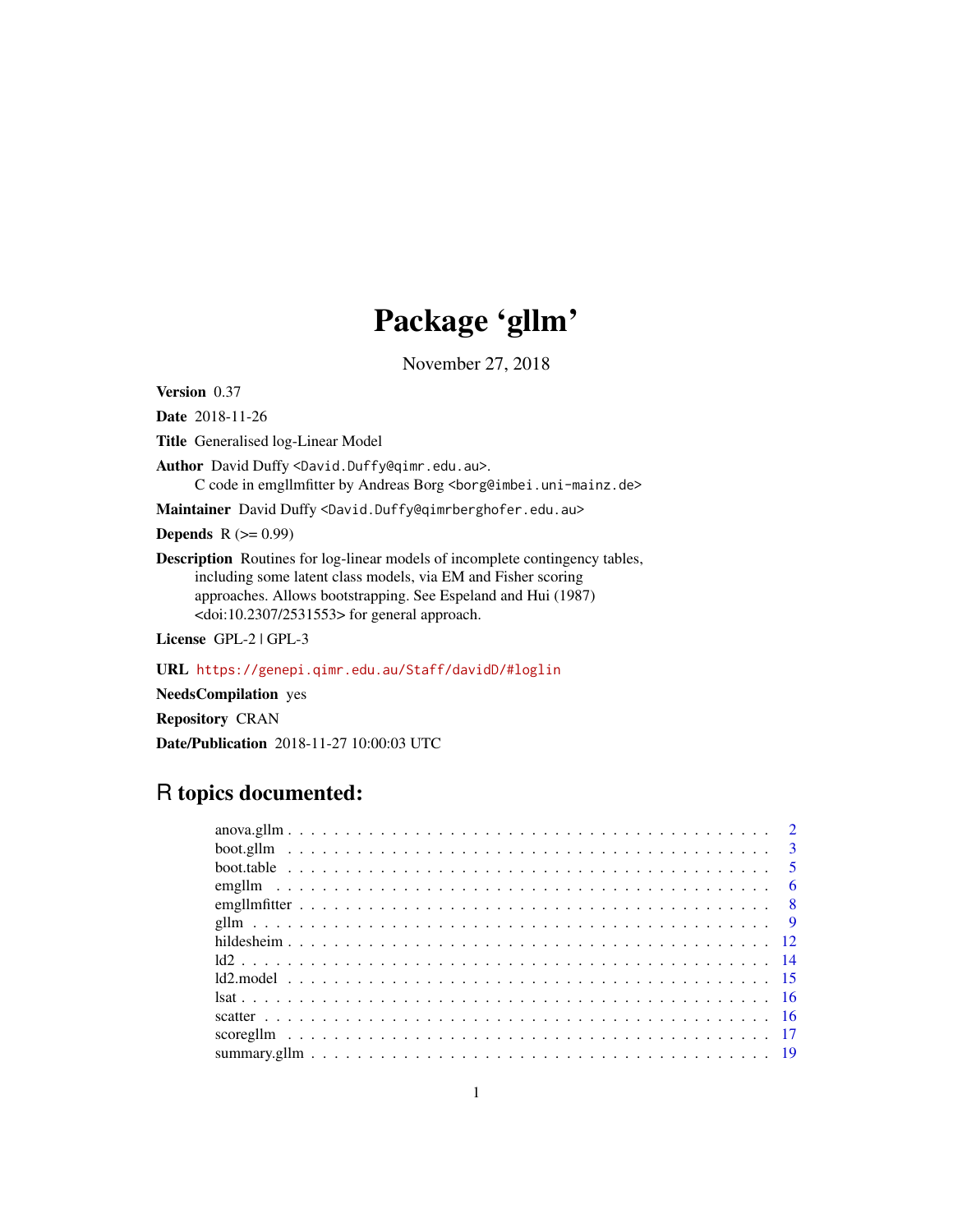#### <span id="page-1-0"></span>**Index** [21](#page-20-0)

# anova.gllm *Summarize multiple results from gllm*

# Description

Compare likelihood ratio test statistics from multiple calls to gllm.

# Usage

```
## S3 method for class 'gllm'
anova(object, ..., test=c("Chisq","none"))
```
# Arguments

| object                  | is an object output from gllm.       |
|-------------------------|--------------------------------------|
| $\cdot$ $\cdot$ $\cdot$ | other objects from gllm.             |
| test                    | evaluate LRTS for model, or nothing. |

#### Value

A list with components:

| Model    | name of each object being compared                               |
|----------|------------------------------------------------------------------|
| Resid.df | residual degrees of freedom for each model                       |
| Deviance | likelihood ratio test statistic for model versus saturated model |
| Pr.Fit   | chi-square based P-value for model                               |
| Test     | models compared in stepwise testing                              |
| Df       | degrees of freedom of model comparson                            |
| LRtest   | likelihood ratio test statistic comparing models                 |
| Prob     | chi-square based P-value for LRTS                                |
|          |                                                                  |

# Author(s)

.

David L Duffy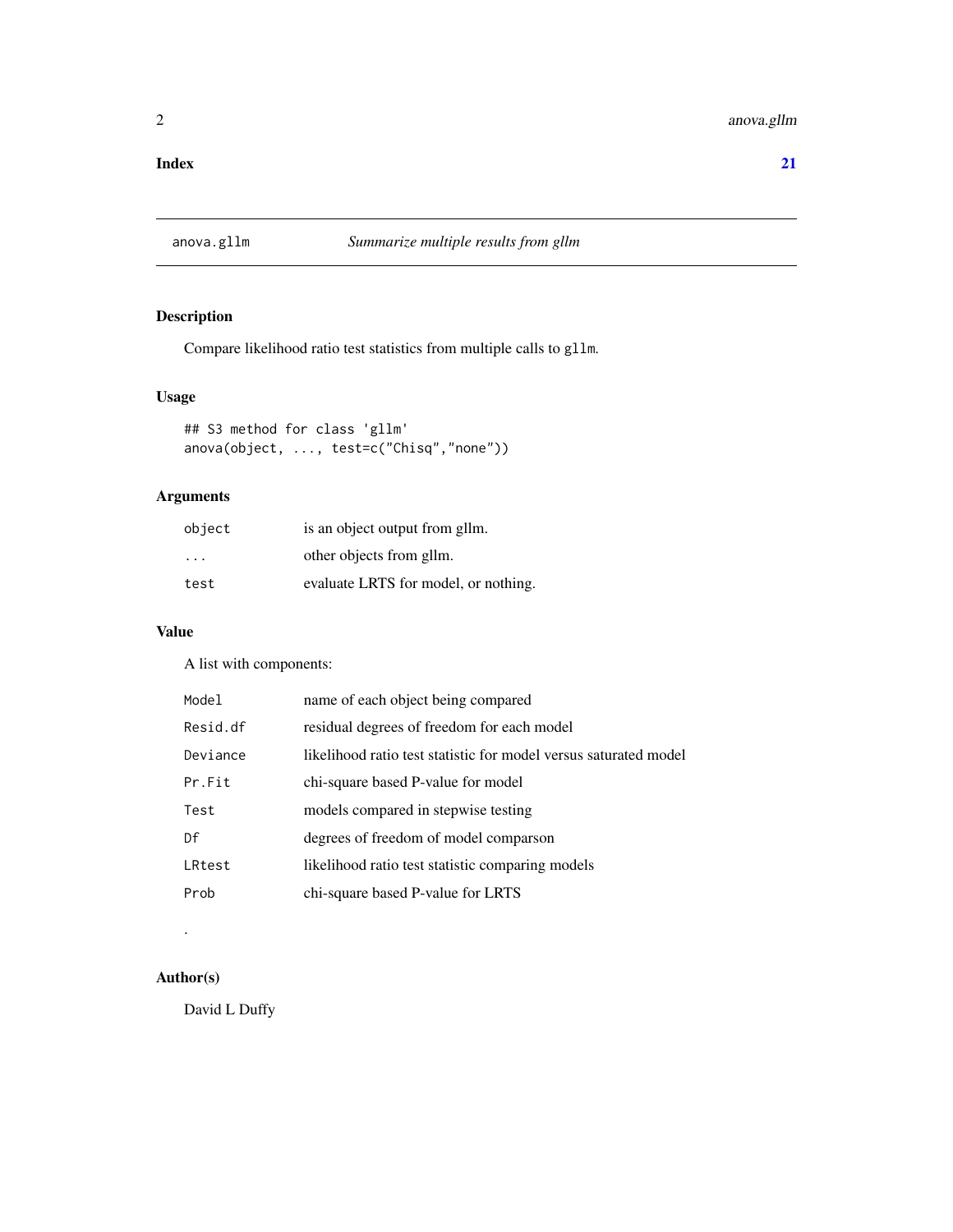<span id="page-2-0"></span>

Fits log-linear models for incomplete contingency tables, including some latent class models, via EM and Fisher scoring approaches. Performs a bootstrap for the sampling distribution of the full unobserved table.

#### Usage

```
boot.gllm(y,s,X,method="hybrid",em.maxit=1,tol=0.00001,strata=NULL,R=200)
```
#### Arguments

| У            | is the observed contingency table.                                                                                              |
|--------------|---------------------------------------------------------------------------------------------------------------------------------|
| <sub>S</sub> | is a vector of indices, one for each cell of the full (unobserved) contingency<br>table, representing the appropriate cell of y |
| Χ            | is the design matrix, or a formula.                                                                                             |
| method       | chooses the EM, Fisher scoring or a hybrid (EM then scoring) method for fitting<br>the model.                                   |
| em.maxit     | is the number of EM iterations.                                                                                                 |
| tol          | is the convergence criterion for the LR criterion.                                                                              |
| strata       | is a vector identifying the sampling strata.                                                                                    |
| R            | is the number of bootstrap replicates.                                                                                          |

# Details

The generalized log-linear model allows for modelling of incomplete contingency tables, that is tables where one or more dimensions have been collapsed over. See gllm for details.

Often, functions of the full unobserved table are the main focus of the analysis. For example, in a double sampling design where there is a gold standard measure for one part of the data set and only an unreliable measure for another part, the expected value of the gold standard in the entire dataset is the outcome of interest. The standard error of this statistic may be a complex function of the observed counts and model parameters.

Bootstrapping is one way to estimate such standard errors from a complex sampling design. The bootstrap sampling may be stratified if the design implies this, e.g. product-multinomial.

# Value

A matrix  $R + 1$  by ncol(X) containing the initial estimate of the full (unobserved) contingency table, and the  $R$  bootstrap replicates of the full table.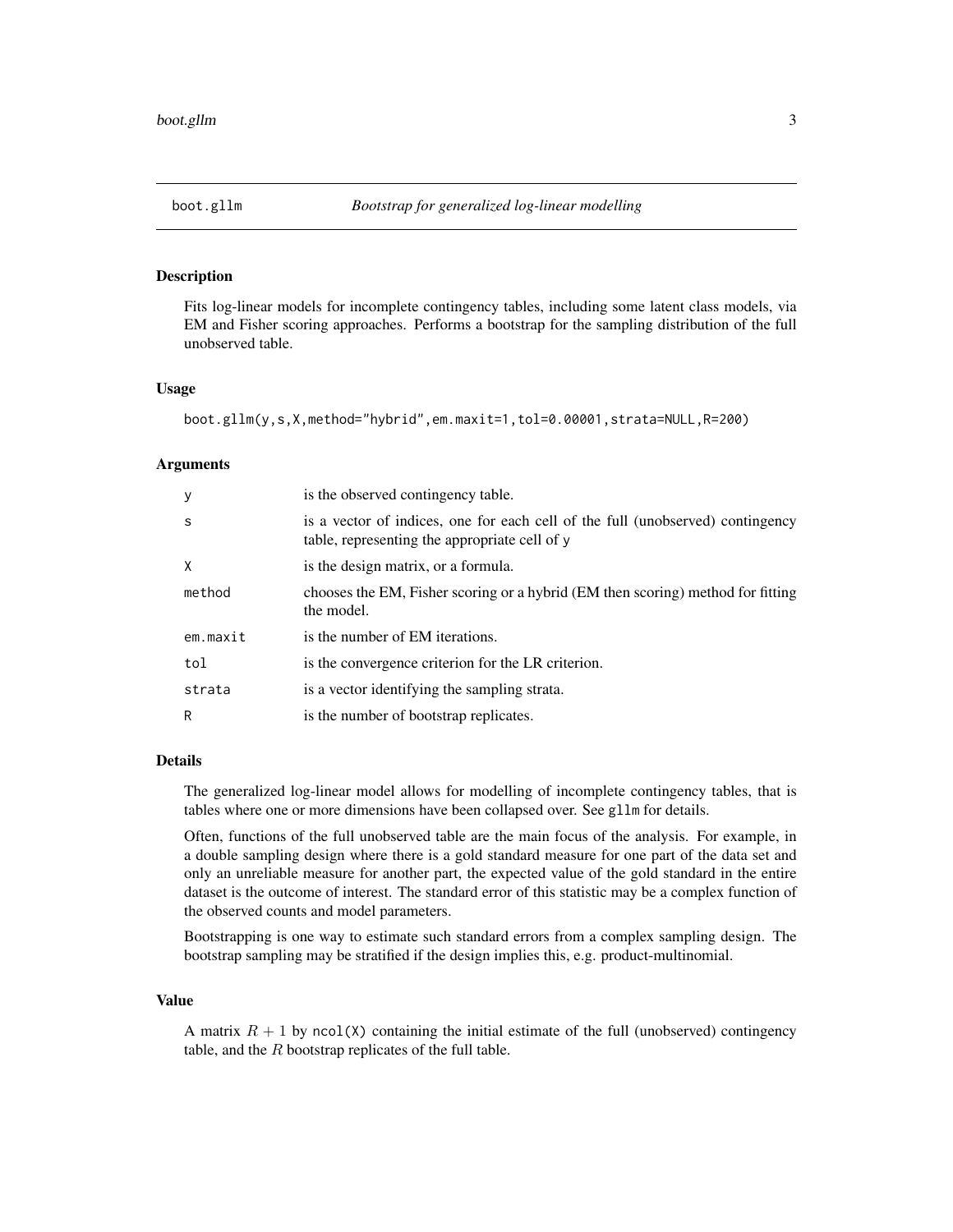#### References

Hochberg Y (1977). On the use of double sampling schemes in analyzing categorical data with misclassification errors. *J Am Statist Ass* 72:914-921.

```
#
# Fit Hochberg 1977 double sampling data
# 2x2 table of imprecise measures and 2x2x2x2 reliability data
#
# 2x2 table of imprecise measures
#
y1 <-c(1196, 13562,
       7151, 58175)
a2<- 2-as.integer(gl(2,1,4))
b2<- 2-as.integer(gl(2,2,4))
set1<-data.frame(y1,a2,b2)
#
# 2x2x2x2 reliability data
#
y2<-c(17, 3, 10, 258,
       3, 4, 4, 25,
      16, 3, 25, 197,
     100, 13, 107, 1014)
a \leftarrow 2-as.integer(gl(2,1,16))
a2<- 2-as.integer(gl(2,2,16))
b \leftarrow 2-as.integer(gl(2,4,16))
b2<- 2-as.integer(gl(2,8,16))
set2<-data.frame(y2,a,a2,b,b2)
#
# Combined analysis
#
y < -c(y1, y2)#
# Map observed table onto underlying 2x2x2x2x2 table
#
s \leq c(1, 1, 2, 2, 1, 1, 2, 2, 3, 3, 4, 4, 3, 3, 4, 4,5, 6, 7, 8, 9, 10, 11, 12, 13, 14, 15, 16, 17, 18, 19, 20)
#
# Model combining the tables is A*A2*B*B2 + L (dummy study variable)
#
a \leftarrow 2-as.integer(gl(2,1,32))
a2<- 2-as.integer(gl(2,2,32))
b \leftarrow 2-as.integer(gl(2,4,32))
b2<- 2-as.integer(gl(2,8,32))
l <- 2-as.integer(gl(2,16,32))
X <- model.matrix( ~ a*a2*b*b2+l)
```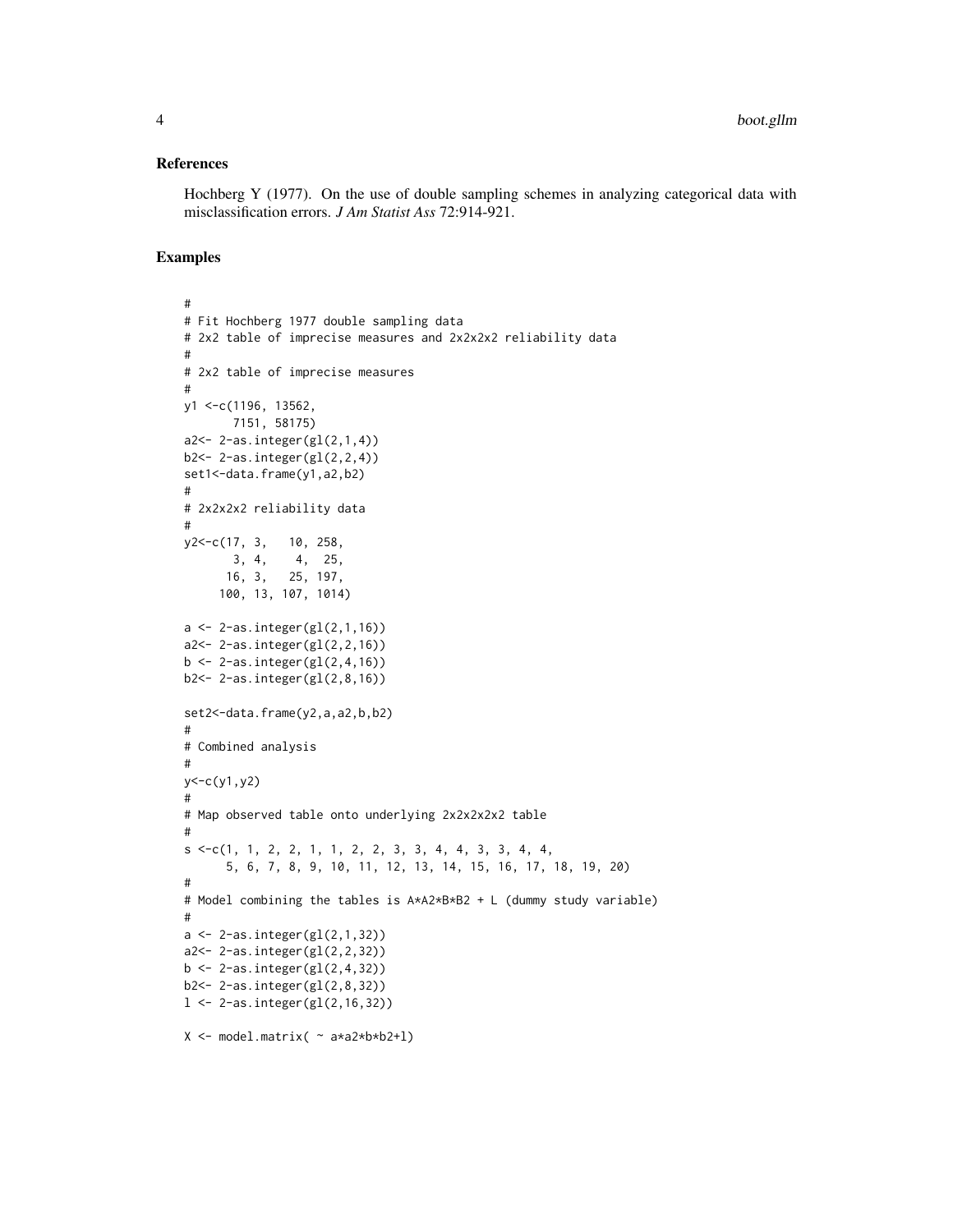<span id="page-4-0"></span>boot.table 5

```
#
# Table 1 using unreliable measure
#
res1<-glm(y1 ~ a2*b2, family=poisson(),data=set1)
print(summary(res1))
#
# Table 2 using reliable measure
#
res2a<-glm(y2 ~ a*b, family=poisson(),data=set2)
print(summary(res2a))
#
# Table 2 demonstrating complex relationship between gold standard and
# unreliable measure
#
res2b<-glm(y2 ~ a*a2*b*b2, family=poisson(),data=set2)
print(summary(res2b))
#
# Combined analysis
#
require(gllm)
res12<-gllm(y,s,X)
print(summary.gllm(res12))
#
# Bootstrap the collapsed table to get estimated OR for reliable measures
#
# a and b are binary vectors the length of the *full* table
# and define the variables for which the odds ratio is to be
# estimated, here the reliable measure of injury and seatbelt usage.
#
boot.hochberg <- function (y,s,X,nrep,a,b) {
  z<-boot.gllm(y,s,X,R=nrep)
  boot.tab<-cbind(apply(z[,a & b],1,sum),
                  apply(z[, !a & b], 1, sum),apply(z[,a & !b],1,sum),
                  apply(z[,!a & !b],1,sum))
  oddsr<-boot.tab[,1]*boot.tab[,4]/boot.tab[,2]/boot.tab[,3]
  hochberg.tab<-data.frame( c("yes","yes","no","no"),
                            c("yes","no","yes","no"),
                            boot.tab[1,],
                            apply(boot.tab[2:(1+nrep),],2,sd))
  colnames(hochberg.tab)<-c("Precise Injury","Precise seatbelt usage",
                            "Estimated Count","Bootstrap S.E.")
  print(hochberg.tab)
  cat("\nEstimated OR=",oddsr[1],"\n")
  cat(" Bias=",oddsr[1]-mean(oddsr[2:(1+nrep)]),"\n")
  cat("Bootstrap SE=",sd(oddsr[2:(1+nrep)]),"\n\nQuantiles\n\n")
  quantile(oddsr[2:(1+nrep)],c(0.025,0.50,0.975))
}
boot.hochberg(y,s,X,nrep=20,a,b)
```
boot.table *Produce one bootstrap replicate of a vector of counts*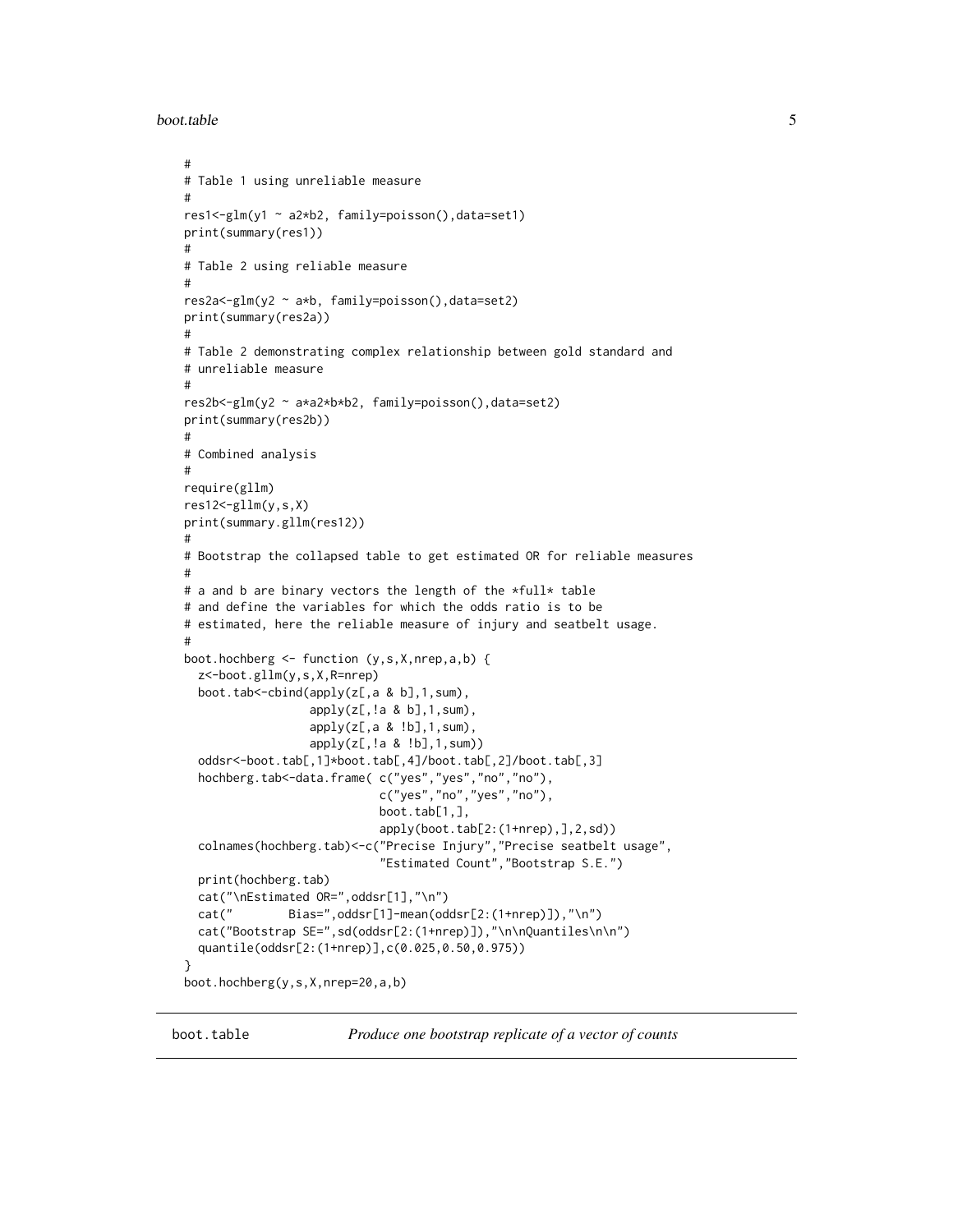<span id="page-5-0"></span>Given a vector of counts from a contingency table, produce a bootstrap replicate. Sampling zeroes are replaced by 0.5.

# Usage

```
boot.table(y,strata=NULL)
```
# Arguments

|        | is the observed contingency table.                          |
|--------|-------------------------------------------------------------|
| strata | is a vector defining the strata for a stratified bootstrap. |

# Value

A vector of counts with the same total.

# Examples

```
boot.table(c(1,3,4,2))## 0.5 2.0 5.0 3.0
boot.table(c(1,3,4,2),c(1,2,1,2))
## 2 1 3 4
```

| emgllm | Generalized log-linear modelling by EM and iterative proportional |
|--------|-------------------------------------------------------------------|
|        | fitting                                                           |

# Description

Fits log-linear models for incomplete contingency tables, including some latent class models, via an EM approach.

# Usage

```
emgllm(y,s,X,maxit=1000,tol=0.00001)
```
# Arguments

| y     | is the observed contingency table.                                                                                              |
|-------|---------------------------------------------------------------------------------------------------------------------------------|
| S     | is a vector of indices, one for each cell of the full (unobserved) contingency<br>table, representing the appropriate cell of y |
| X     | is the design matrix, or a formula.                                                                                             |
| maxit | is the number of EM iterations.                                                                                                 |
| tol   | is the convergence criterion for the LR criterion.                                                                              |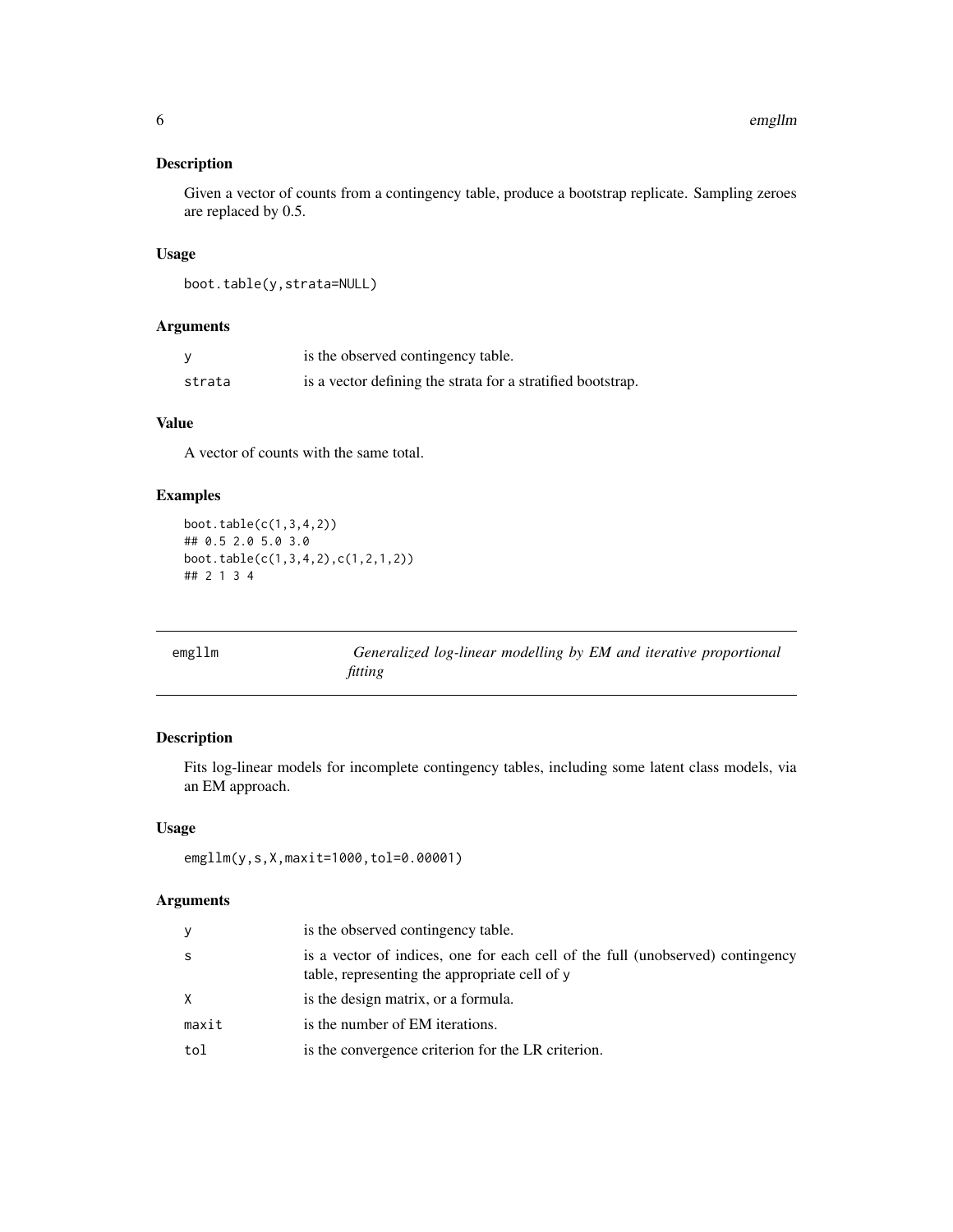#### emgllm 7

#### Details

The generalized log-linear model allows for modelling of incomplete contingency tables, that is tables where one or more dimensions have been collapsed over. These include situations where imprecise measures have been calibrated using a "perfect" gold standard, and the true association between imperfectly measured variables is to be estimated; where data is missing for a subsample of the population; latent variable models where latent variables are "errorless" functions of observed variables - eg ML gene frequency estimation from counts of observed phenotypes; specialised measurement models eg where observed counts are mixtures due to perfect measures and error prone measures; standard latent class analysis; symmetry and quasi-symmetry models for square tables.

The general framework underlying these models is summarised by Espeland (1986), and Espeland & Hui (1987), and is originally due to Thompson & Baker (1981). An observed contingency table y, which will be treated as a vector, is modelled as arising from an underlying complete table  $z$ , where observed count  $y_i$  is the sum of a number of elements of z, such that each  $z_i$  contributes to no more than one  $y_j$ . Therefore one can write  $y = F'z$ , where F is made up of orthogonal columns of ones and zeros.

We then specify a loglinear model for z, so that  $log(E(z)) = X'b$ , where X is a design matrix, and b a vector of loglinear parameters. The loglinear model for z and thus y, can be fitted via an iterative proportional fitting algorithm for b and z, with an EM fitting for  $y$ , z and b (Haber 1984).

The emgllm function is a wrapper for C code implementing the approach in Haber (1984).

#### Value

A list with components:

| deviance        | the final model deviance (-2 log likelihood)         |  |  |  |  |  |  |  |  |
|-----------------|------------------------------------------------------|--|--|--|--|--|--|--|--|
| observed.values |                                                      |  |  |  |  |  |  |  |  |
|                 | the observed counts in y                             |  |  |  |  |  |  |  |  |
| fitted.values   | the expected counts under the fitted model           |  |  |  |  |  |  |  |  |
| full.table      | the expected counts for the full (unobserved) table. |  |  |  |  |  |  |  |  |

#### References

Espeland MA (1986). A general class of models for discrete multivariate data. *Commun. Statist.- Simula* 15:405-424.

Espeland MA, Hui SL (1987). A general approach to analyzing epidemiologic data that contains misclassification errors. *Biometrics* 43:1001-1012.

Haber M (1984). AS207: Fitting a general log-linear model. *Appl Statist* 33:358-362.

Thompson R, Baker RJ (1981). Composite link functions in generalized linear models. *Appl Stat* 30: 125-131.

```
#
# latent class analysis: two latent classes
#
# Data matrix 2x2x2x2x2 table of responses to five binary items
```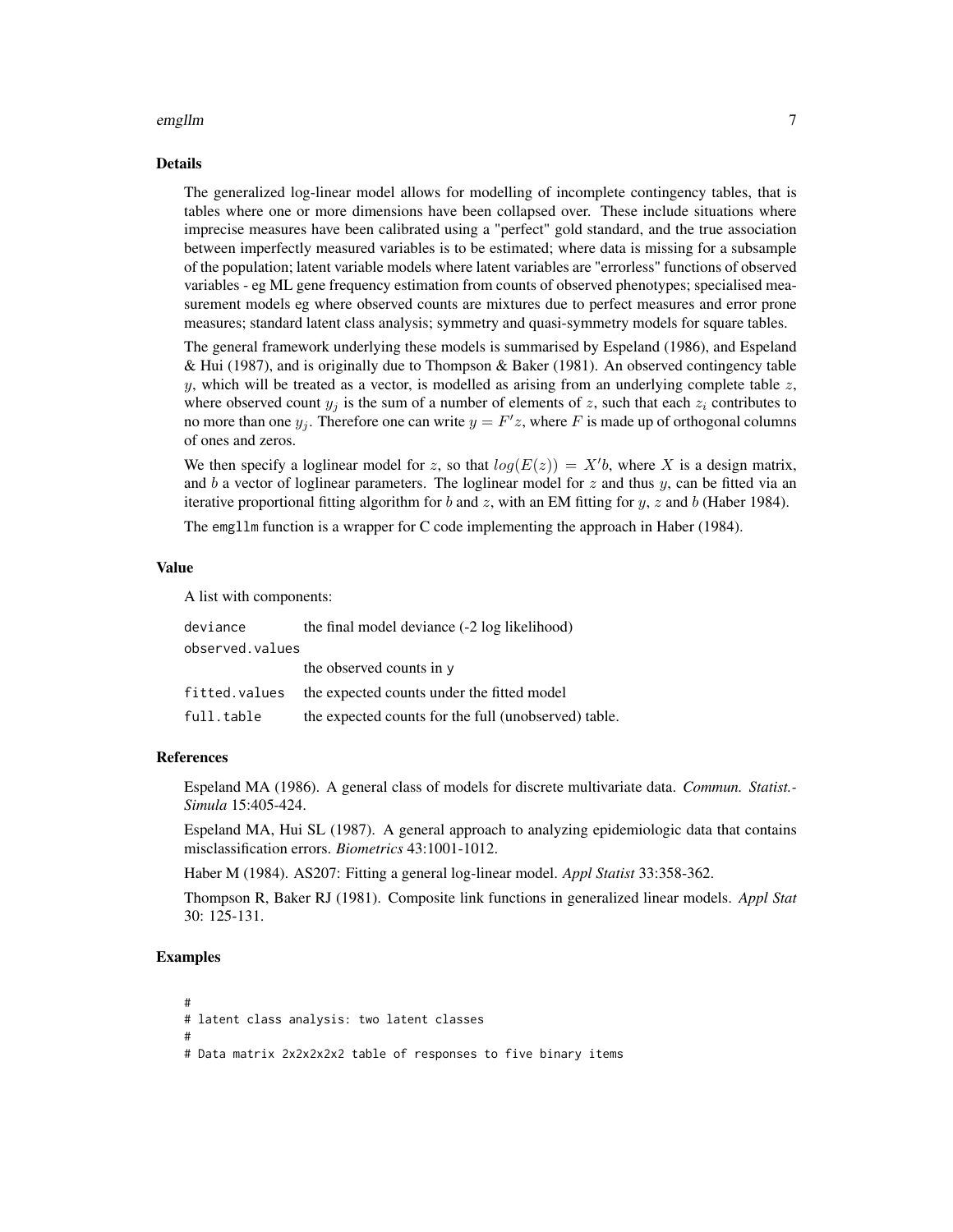```
#
y<-c( 3, 6, 2, 11, 1, 1, 3, 4,
     1, 8, 0, 16, 0, 3, 2, 15,
    10, 29, 14, 81, 3, 28, 15, 80,
    16, 56, 21, 173, 11, 61, 28, 298)
#
# Scatter matrix: full table is 2x2x2x2x2x2
#
s<- c(1:32,1:32)
#
# Design matrix: x is the latent variable (2 levels),
# a-e are the observed variables
#
i < - rep(1,64)
x<-as.integer(gl(2,32,64))-1
a<-as.integer(gl(2,16,64))-1
b<-as.integer(gl(2,8 ,64))-1
c<-as.integer(gl(2,4 ,64))-1
d<-as.integer(gl(2,2 ,64))-1
e<-as.integer(gl(2,1 ,64))-1
X<-cbind(i,x,a,b,c,d,e,x*cbind(a,b,c,d,e))
colnames(X)<-c("Int","X","A","B","C","D","E","AX","BX","CX","DX","EX")
res<-emgllm(y,s,X, tol=0.01)
res
#
# Obtain standard errors for parameter estimates
#
summary(scoregllm(y,s,X,as.array(res$full.table)))
```

| emgllmfitter | Generalized log-linear modelling by EM and iterative proportional |  |  |  |  |
|--------------|-------------------------------------------------------------------|--|--|--|--|
|              | fitting                                                           |  |  |  |  |

Fits log-linear models for incomplete contingency tables, via an EM approach.

# Usage

```
emgllmfitter(y,s,X,maxit,tol)
```
#### Arguments

| y            | is the observed contingency table.                                                                                              |
|--------------|---------------------------------------------------------------------------------------------------------------------------------|
| - S          | is a vector of indices, one for each cell of the full (unobserved) contingency<br>table, representing the appropriate cell of y |
| $\mathsf{X}$ | is the design matrix.                                                                                                           |
| maxit        | is the number of EM iterations.                                                                                                 |
| tol          | is the convergence criterion for the LR criterion.                                                                              |

<span id="page-7-0"></span>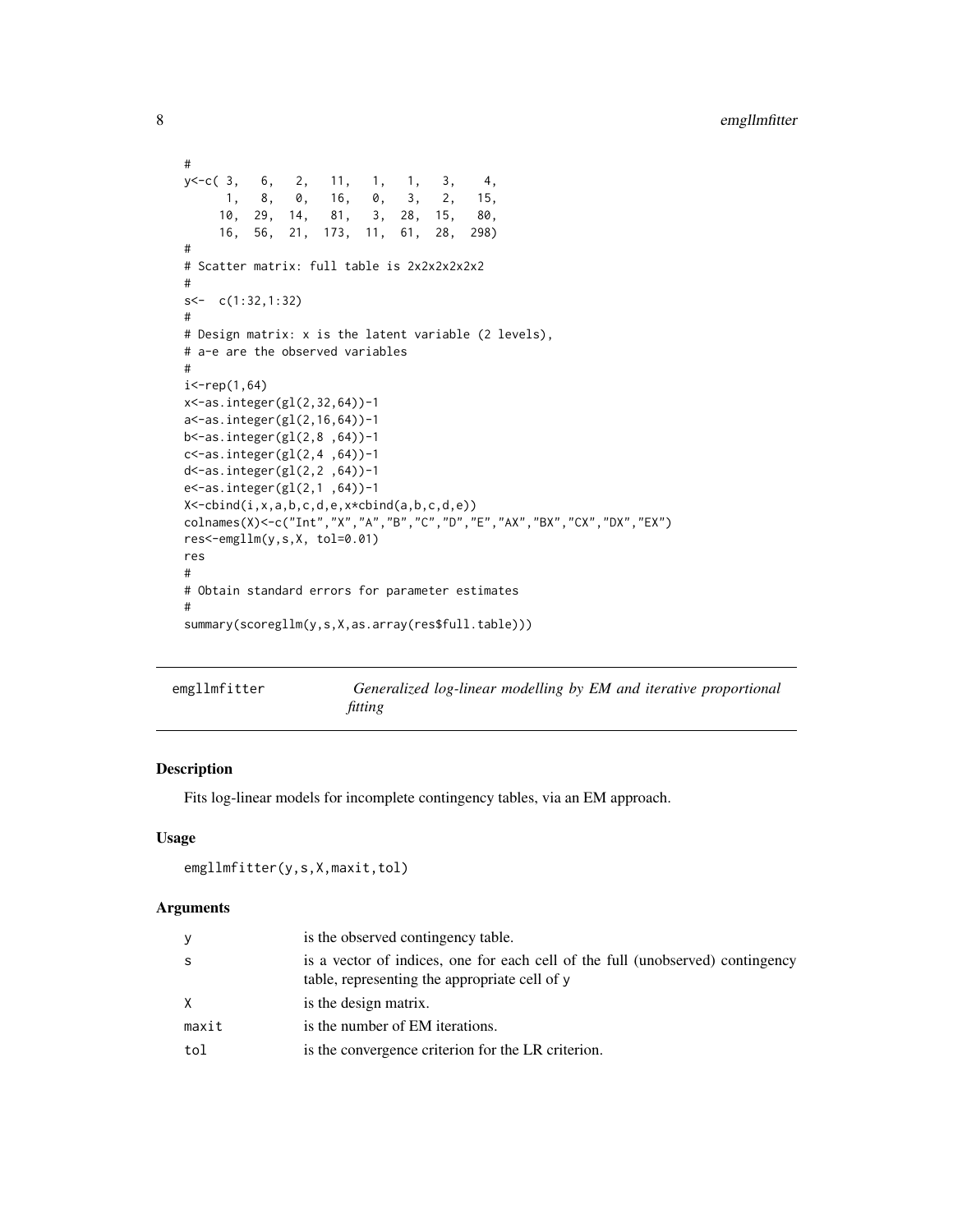#### <span id="page-8-0"></span>gllm the contract of the contract of the contract of the contract of the contract of the contract of the contract of the contract of the contract of the contract of the contract of the contract of the contract of the contr

# Details

The call to Andreas Borg's C code that fits the model by EM/IPF. The algorithm follows the approach in Haber (1984).

# Value

A list with components:

| y     | the observed table                              |
|-------|-------------------------------------------------|
| ji    | s, the scatter vector                           |
| C     | the design matrix                               |
| istop | maximum EM iterations                           |
| conv  | the convergence tolerance                       |
| e     | expected counts for the full (unobserved) table |
| ni    | nrow(X)                                         |
| nj    | length(y)                                       |
| nk    | $ncol(X)-1$                                     |
| f     | expected counts                                 |

# References

Haber M (1984). AS207: Fitting a general log-linear model. *Appl Statist* 33:358-362.

# Description

Fits log-linear models for incomplete contingency tables, including some latent class models, via EM and Fisher scoring approaches.

# Usage

```
gllm(y,s,X,method="hybrid",em.maxit=1,tol=0.00001)
```
# Arguments

| У        | is the observed contingency table.                                                                                              |
|----------|---------------------------------------------------------------------------------------------------------------------------------|
| S        | is a vector of indices, one for each cell of the full (unobserved) contingency<br>table, representing the appropriate cell of y |
| X        | is the design matrix, or a formula.                                                                                             |
| method   | chooses the EM, Fisher scoring or a hybrid (EM then scoring) method for fitting<br>the model.                                   |
| em.maxit | is the number of EM iterations.                                                                                                 |
| tol      | is the convergence criterion for the LR criterion.                                                                              |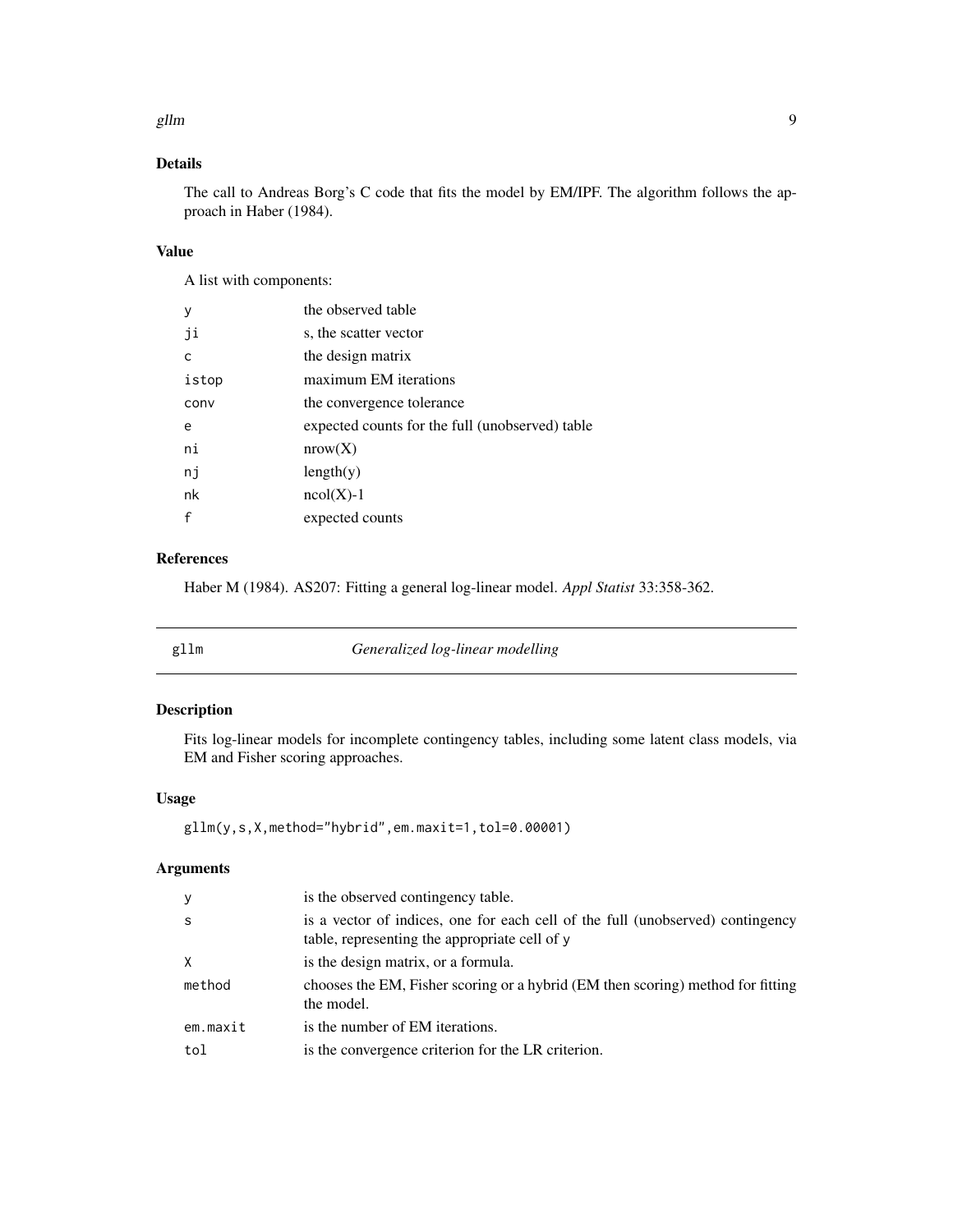The generalized log-linear model allows for modelling of incomplete contingency tables, that is tables where one or more dimensions have been collapsed over. These include situations where imprecise measures have been calibrated using a "perfect" gold standard, and the true association between imperfectly measured variables is to be estimated; where data is missing for a subsample of the population; latent variable models where latent variables are "errorless" functions of observed variables - eg ML gene frequency estimation from counts of observed phenotypes; specialised measurement models eg where observed counts are mixtures due to perfect measures and error prone measures; standard latent class analysis; symmetry and quasi-symmetry models for square tables.

The general framework underlying these models is summarised by Espeland (1986), and Espeland & Hui (1987), and is originally due to Thompson & Baker (1981). An observed contingency table y, which will be treated as a vector, is modelled as arising from an underlying complete table  $z$ , where observed count  $y_i$  is the sum of a number of elements of z, such that each  $z_i$  contributes to no more than one  $y_j$ . Therefore one can write  $y = F'z$ , where F is made up of orthogonal columns of ones and zeros.

We then specify a loglinear model for z, so that  $log(E(z)) = X'b$ , where X is a design matrix, and b a vector of loglinear parameters. The loglinear model for  $z$  and thus  $y$ , can be fitted using two methods, both of which are available in gllm. The first was presented as AS207 by Michael Haber (1984) and combines an iterative proportional fitting algorithm for  $b$  and  $z$ , with an EM fitting for  $y, z$  and b. The second is a Fisher scoring approach, presented in Espeland (1986).

The gllm function is actually a simple wrapper for scoregllm().

#### Value

A list with components:

| iter            | the number of scoring iterations until convergence               |  |  |
|-----------------|------------------------------------------------------------------|--|--|
| deviance        | the final model deviance (-2 log likelihood)                     |  |  |
| df              | the model degrees of freedom                                     |  |  |
| coefficients    | the model parameter estimates                                    |  |  |
| se              | the standard errors for the model parameter estimates            |  |  |
| V               | the variance-covariance matrix for the model parameter estimates |  |  |
| observed.values |                                                                  |  |  |
|                 | the observed counts in y                                         |  |  |
| fitted.values   | the expected counts under the fitted model                       |  |  |
| residuals       | Pearsonian residuals under the fitted model                      |  |  |
| full.table      | the expected counts for the full (unobserved) table.             |  |  |

#### References

Espeland MA (1986). A general class of models for discrete multivariate data. *Commun. Statist.- Simula* 15:405-424.

Espeland MA, Hui SL (1987). A general approach to analyzing epidemiologic data that contains misclassification errors. *Biometrics* 43:1001-1012.

Haber M (1984). AS207: Fitting a general log-linear model. *Appl Statist* 33:358-362.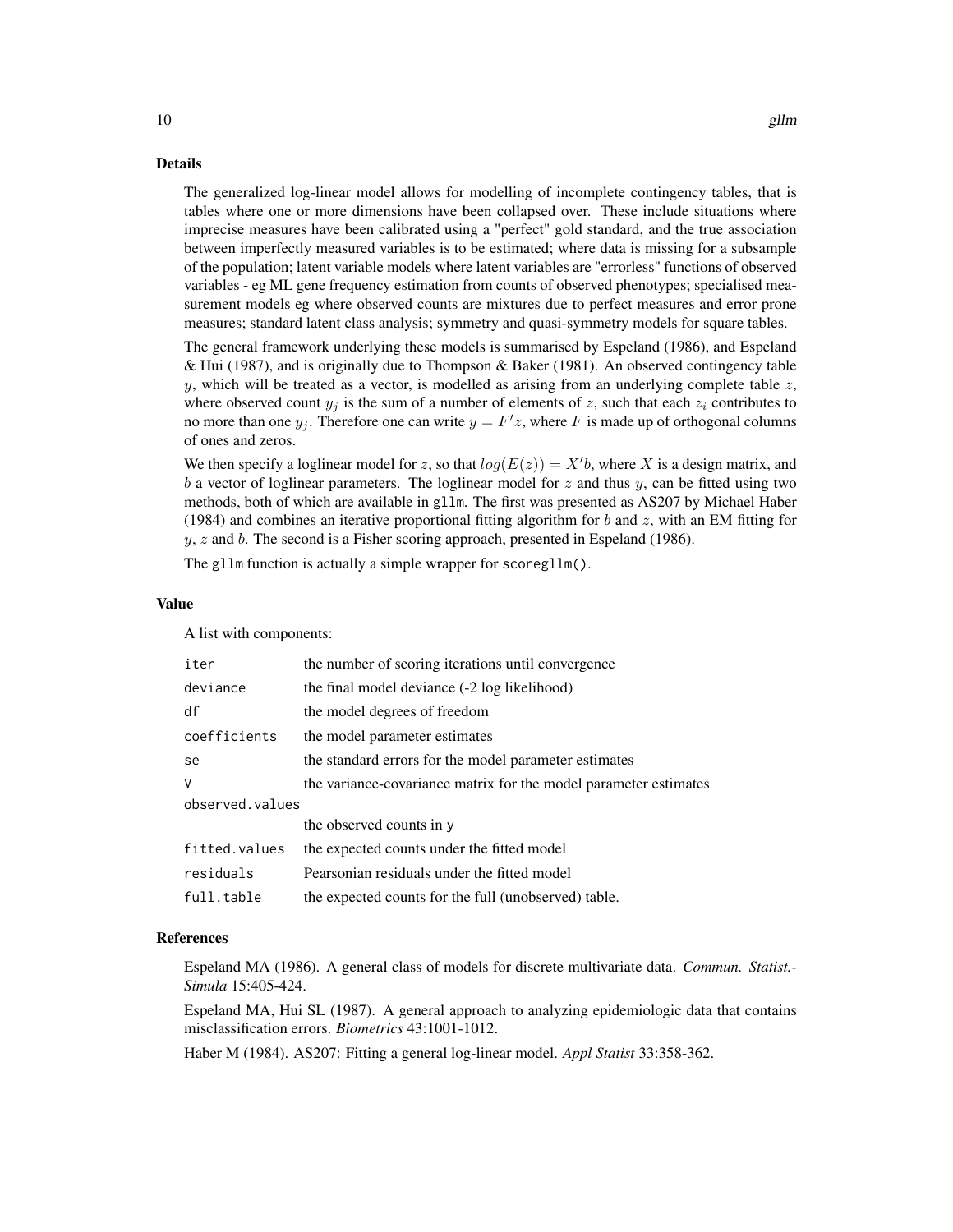gllm  $11$ 

Thompson R, Baker RJ (1981). Composite link functions in generalized linear models. *Appl Statist* 30: 125-131.

```
#
# latent class analysis: two latent classes
#
# Data matrix 2x2x2x2x2 table of responses to five binary items
# (items 11-15 of sections 6-7 of the Law School Admission Test)
#
y<-c( 3, 6, 2, 11, 1, 1, 3, 4,
     1, 8, 0, 16, 0, 3, 2, 15,
     10, 29, 14, 81, 3, 28, 15, 80,
     16, 56, 21, 173, 11, 61, 28, 298)
#
# Scatter matrix: full table is 2x2x2x2x2x2
#
s<- c(1:32,1:32)
#
# Design matrix: x is the latent variable (2 levels),
# a-e are the observed variables
#
x<-as.integer(gl(2,32,64))-1
a<-as.integer(gl(2,16,64))-1
b<-as.integer(gl(2,8 ,64))-1
c <-as.integer(gl(2,4,64))-1
d<-as.integer(gl(2,2 ,64))-1
e<-as.integer(gl(2,1 ,64))-1
res1<-gllm(y,s,~x*(a+b+c+d+e),method="em",tol=0.01)
res1
#
# An example of model fitting: gametic association between two diallelic loci
#
# Data matrix
#
y<-c( 187,386,156,
     352,310,20,
     136,0 ,0)
#
# Scatter matrix
#
s < -c(1, 2, 2, 3,4, 5, 5, 6,
       4, 5, 5, 6,
       7, 8, 8, 9)
#
# Design matrix
#
X<- matrix(c( 1,0,0,0,0,0,1,
              1,0,1,0,0,0,0,
```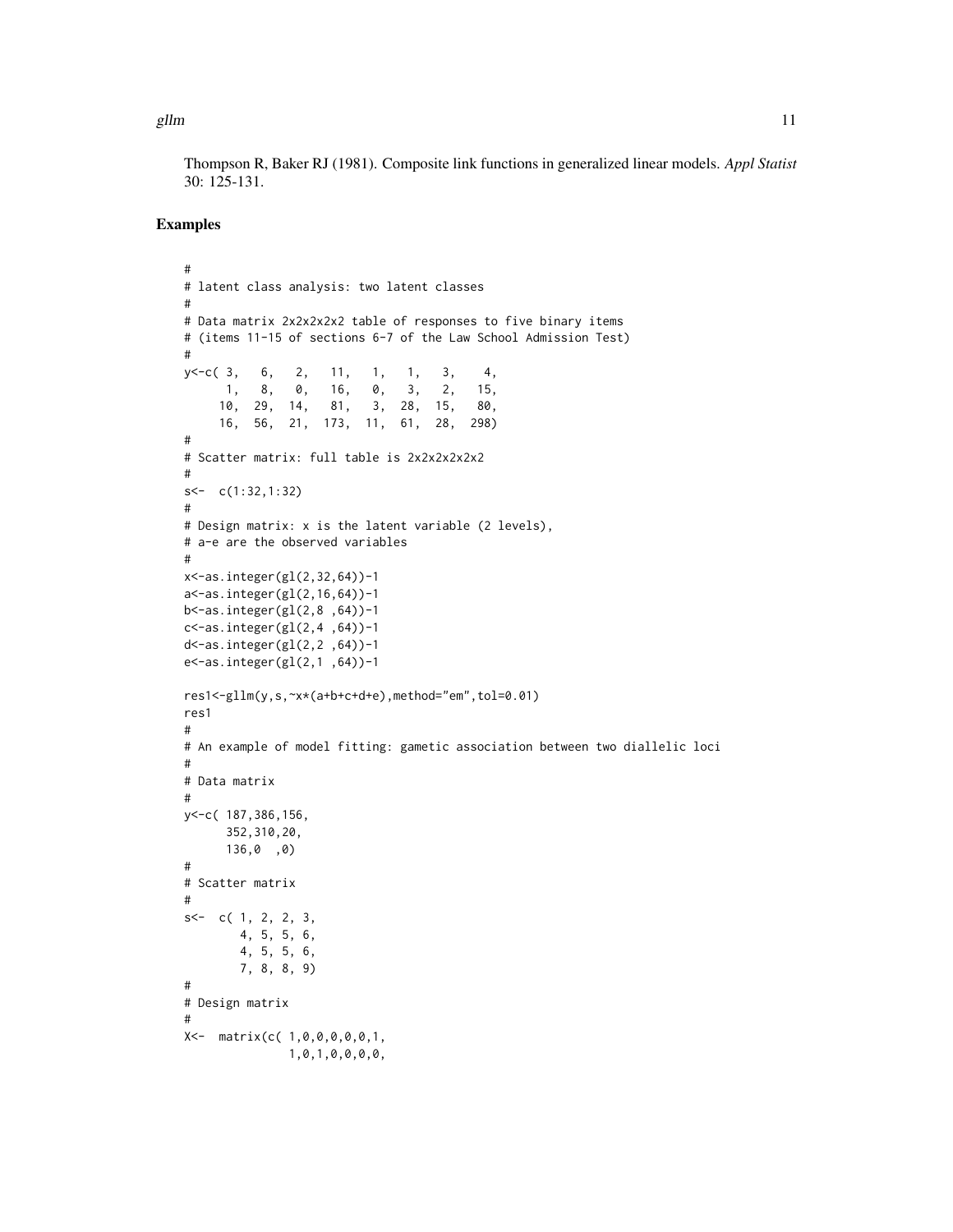```
1,0,1,0,0,0,0,
               1,0,2,0,1,0,0,
               1,1,0,0,0,0,0,
               1,1,1,0,0,1,0,
               1,1,1,0,0,0,1,
               1,1,2,0,1,1,1,
               1,1,0,0,0,0,0,
               1,1,1,0,0,0,1,
               1,1,1,0,0,1,0,
               1,1,2,0,1,1,1,
               1,2,0,1,0,0,0,
               1,2,1,1,0,1,1,
               1,2,1,1,0,1,1,
               1,2,2,1,1,2,2), byrow=TRUE, ncol=7)
colnames(X)<-c("Intercept", "A", "B", "P1", "P2", "Delta", "Epsilon")
res2<-gllm(y,s,X[,c(1:6)],method="hybrid",em.maxit=1,tol=0.00001)
res2
#
```
hildesheim *Invasive Cervical Cancer v exposure to Herpes Simplex Virus*

#### Description

The case-control study of Hildesheim et al (1991) has been reanalysed by several authors (Carroll et al 1993; Spiegelhalter et al 1999; Prescott et al 2002). Exposure to Herpes Simplex Virus in cases suffering from invasive cervical cancer and in unaffected controls was assessed by Western Blot in all cases and controls and by a gold-standard refined Western blotting in a subset of 115 subjects.

#### Usage

data(hildesheim)

#### Format

A data frame table.

# Source

Hildesheim et al (1991) Herpes simplex virus type 2: A possible interaction with human papillomavirus types 16/18 in the development of invasive cervical cancer. *Int J Cancer* 49, 335-340.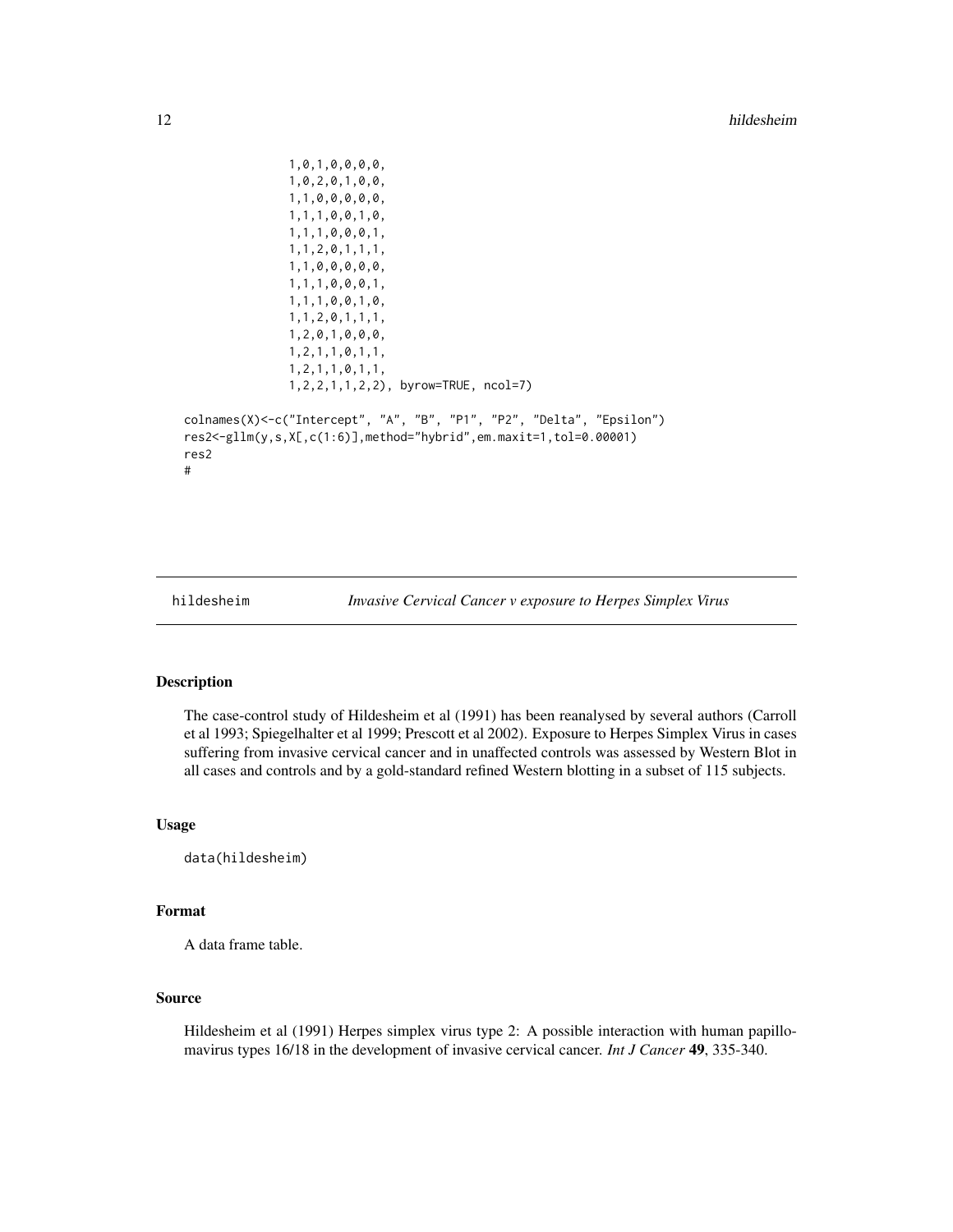#### hildesheim 13

#### References

Carroll NJ, Gail MH, Lubin JH (1993) Case-control studies with errors in covariates. *J Am Statist Assoc* 88, 185-199.

Prescott GJ, Garthwaite PH (2002) A simple bayesian analysis of misclassified binary data with a validation substudy. *Biometrics* 58, 454-458.

Spiegelhalter DJ, Thomas A, Best NG (1999) Win-Bugs, Version 1.2. Technical Report. Cambridge: UK.

```
data(hildesheim)
ftable(xtabs(Freq ~ case+HSV.inac+HSV.gold, hildesheim))
fisher.test(xtabs(Freq ~ case+HSV.inac, hildesheim))
fisher.test(xtabs(Freq ~ case+HSV.gold, hildesheim, subset=HSV.gold!="?"))
#
# Combined analysis (ordered as incomplete then complete data)
#
y<-hildesheim$Freq[c(3,9,6,12,1,2,7,8,4,5,10,11)]
#
# Map observed table onto underlying 2x2x2x2 table
#
s \leq -c(1, 1, 2, 2, 3, 3, 4, 4,5, 6, 7, 8, 9, 10, 11, 12)
#
substudy \leq 2-as.integer(gl(2,8,16))
hsv.inac \leq 2-as.integer(gl(2,4,16))
hsv.gold \leq 2-as.integer(gl(2,2,16))
cancer <- 2-as.integer(gl(2,1,16))
require(gllm)
res<-gllm(y,s, ~substudy+hsv.inac*hsv.gold*cancer)
print(summary.gllm(res))
#
# Bootstrap the collapsed table to get estimated OR for reliable measures
#
# a and b are binary vectors the length of the *full* table
# and define the variables for which the odds ratio is to be
# estimated, here the reliable measure of HSV exposure and Ca Cx
#
boot.hildesheim <- function (y,s,X,nrep,a,b) {
  z<-boot.gllm(y,s,X,R=nrep)
  boot.tab<-cbind(apply(z[,a & b],1,sum),
                  apply(z[,!a \& b], 1, sum),apply(z[,a \& !b],1,sum, sum),
                  apply(z[,!a & !b],1,sum))
  oddsr<-boot.tab[,1]*boot.tab[,4]/boot.tab[,2]/boot.tab[,3]
  hildesheim.tab<-data.frame(c("yes","yes","no","no"),
                              c("yes","no","yes","no"),
                              boot.tab[1,],
                              apply(boot.tab[2:(1+nrep),],2,sd))
```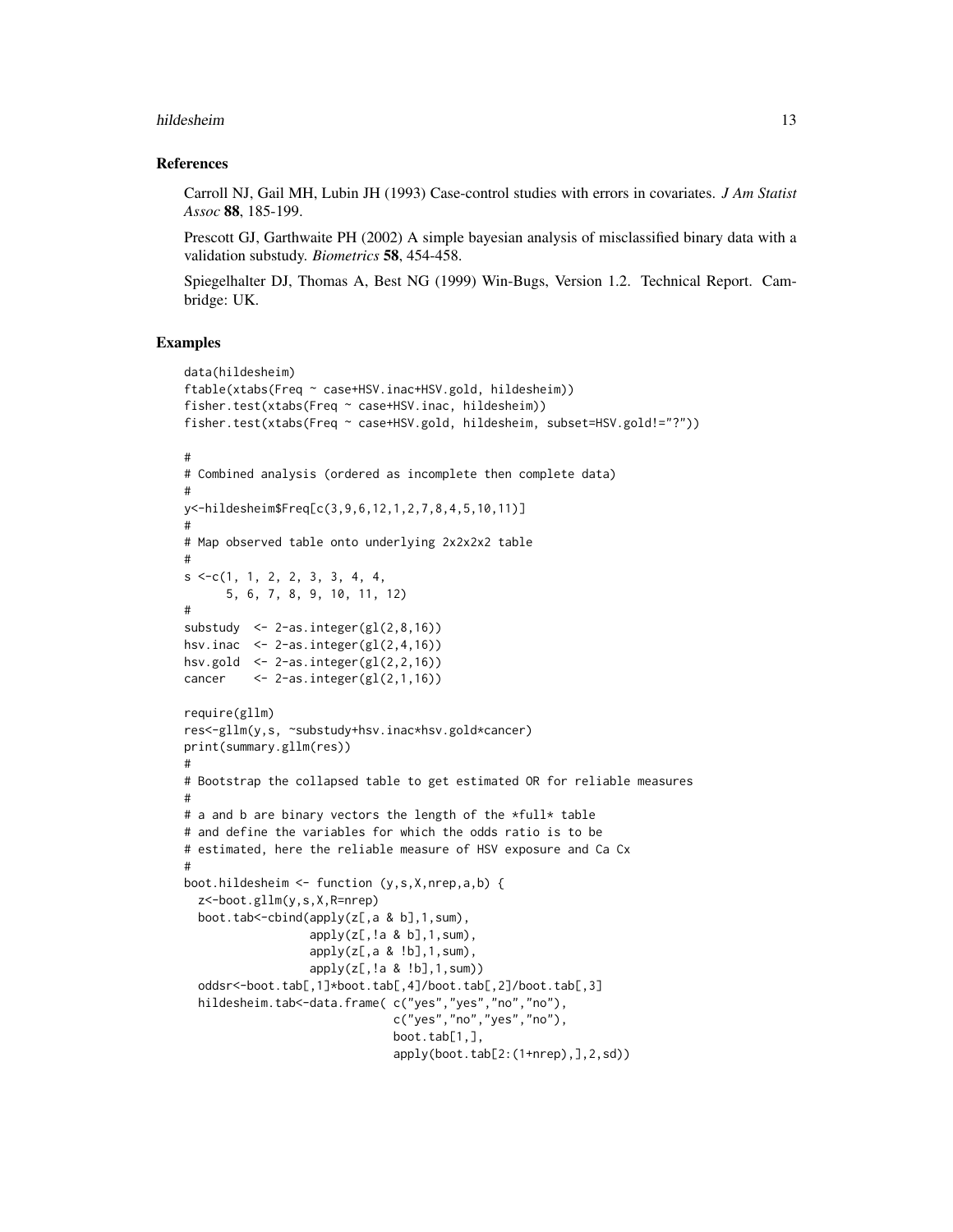```
colnames(hildesheim.tab)<-c("Precise HSV","Cervical Cancer",
                            "Estimated Count","Bootstrap S.E.")
  print(hildesheim.tab)
  cat("\nEstimated OR=",oddsr[1],"\n")
  cat(" Bias=",oddsr[1]-mean(oddsr[2:(1+nrep)]),"\n")
  cat("Bootstrap SE=",sd(oddsr[2:(1+nrep)]),"\n\nQuantiles\n\n")
  print(quantile(oddsr[2:(1+nrep)],c(0.025,0.50,0.975)))
  b<-mean(log(oddsr[2:(1+nrep)]))
  se<-sd(log(oddsr[2:(1+nrep)]))
  ztest<-b/se<br>cat("\n
               Estimated log(OR)=", log(oddsr[1]), "\n",
      "Bootstrap mean log(QR)=", b, "\n",
      " Bootstrap SE = ", se, "\n",
                       Wald Z=",ztest," (P=",2*pnorm(ztest,lower=FALSE),")\n")
}
boot.hildesheim(y,s,~substudy+hsv.inac*hsv.gold*cancer,nrep=50,cancer,hsv.gold)
```

| 1d2 |      | Estimate linkage disequilibrium between two codominant autosomal |  |  |
|-----|------|------------------------------------------------------------------|--|--|
|     | loci |                                                                  |  |  |

Fits a log-linear model for allelic association between two codominant autosomal loci. Measures of LD are odds ratios.

# Usage

ld2(locus1, locus2)

# Arguments

| locus1 | is a character vector containing the genotypes at the first locus, or a RxC contin-<br>gency table of genotype counts. |
|--------|------------------------------------------------------------------------------------------------------------------------|
| locus2 | is a character vector containing the genotypes at the second locus.                                                    |

#### Value

| mØ             | base model                                |
|----------------|-------------------------------------------|
| m1             | estimating LD coefficient(s) assuming HWE |
| m <sub>2</sub> | testing HWE at locus 1                    |
| m <sub>3</sub> | testing HWE at locus 2                    |
| m4             | estimating $LD$ and $HWD$ coefficient(s)  |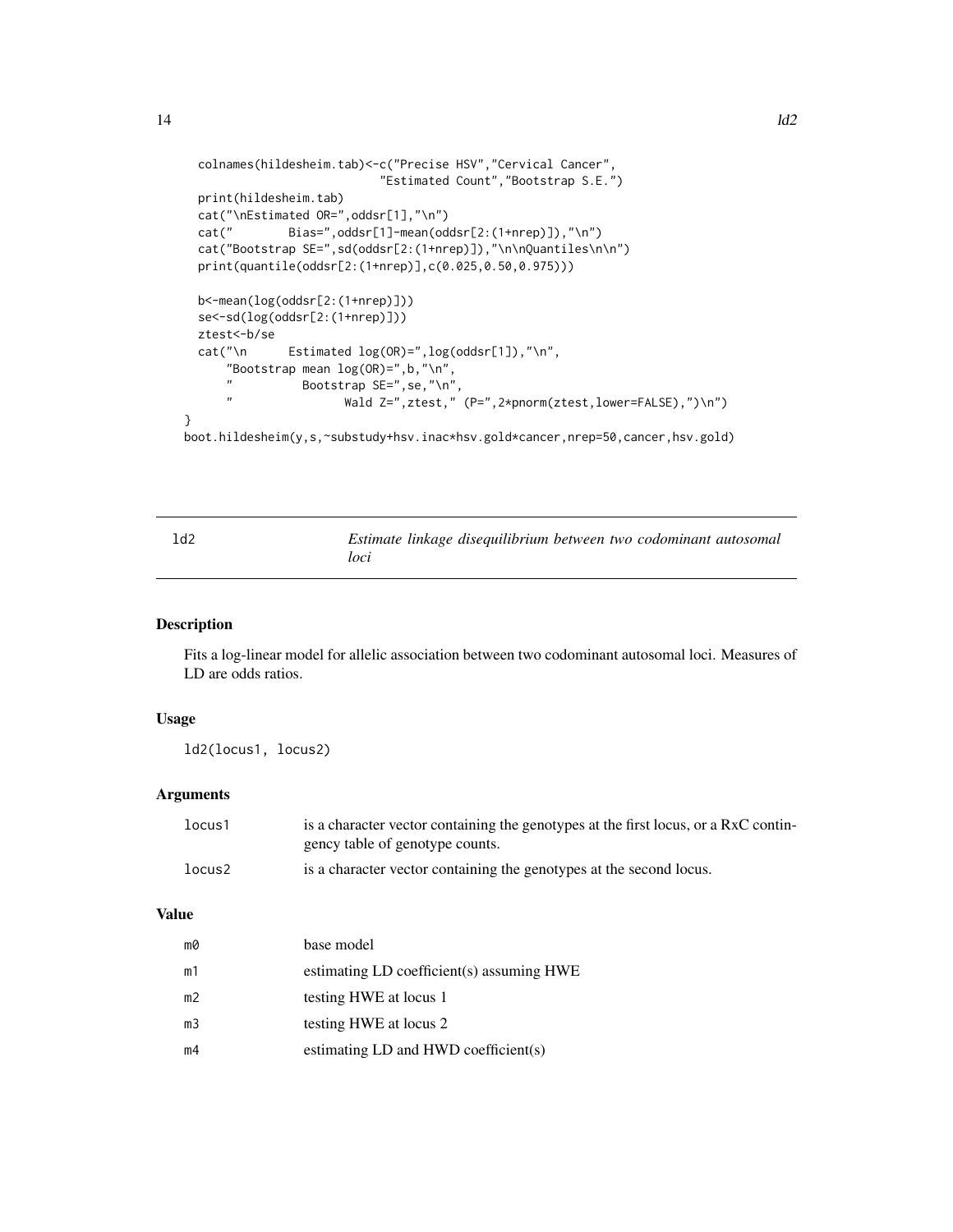#### <span id="page-14-0"></span>ld2.model 15

# Examples

```
MNS<-matrix(c(91,32,5,147,78,17,85,75,7), nr=3)
colnames(MNS)<-c("S/S","S/s","s/s")
rownames(MNS)<-c("M/M","M/N","N/N")
class(MNS)<-"table"
print(MNS)
res<-ld2(MNS)
print(res)
```
Write design and filter matrices for log-linear model of linkage dise*quilibrium between two codominant autosomal loci*

# Description

Write design and filter matrices for log-linear model of linkage disequilibrium between two codominant autosomal loci.

# Usage

```
ld2.model(nall1, nall2, formula="~a1+a2+p1+p2+d")
```
# Arguments

| nall1       | is number of alleles at first codominant locus.                                                                                                                                                                                         |
|-------------|-----------------------------------------------------------------------------------------------------------------------------------------------------------------------------------------------------------------------------------------|
| $n$ all $2$ | is number of alleles at first codominant locus.                                                                                                                                                                                         |
| formula     | is character string listing terms to be included in model, where all denotes allele<br>frequencies for locus 1, p1 the deviation from Hardy-Weinberg expectations for<br>locus1, and d the intragametic allelic association parameters. |

# Value

A list with components:

| Geno | is a dummy contingency table showing the expected order.                                                                        |
|------|---------------------------------------------------------------------------------------------------------------------------------|
| S    | is a vector of indices, one for each cell of the full (unobserved) contingency<br>table, representing the appropriate cell of y |
|      | is the design matrix.                                                                                                           |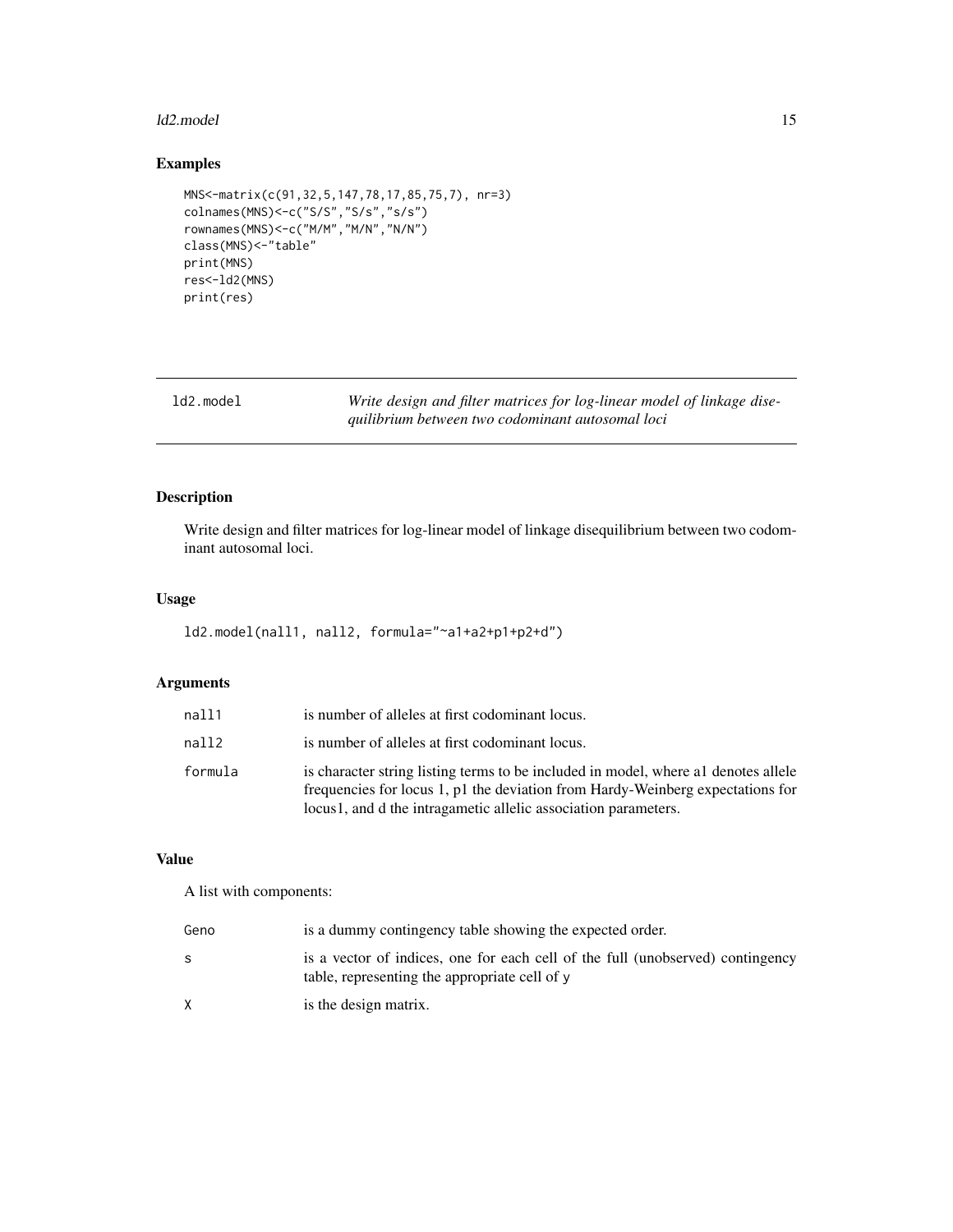<span id="page-15-0"></span>Small dataset (items 11-15 from sections 6 and 7 of the Law School Admission Test) used by Bock and Lieberman (1970), Christoffersson (1975) and Joreskog and Sorbom (1986) to test methods for factor analysis of binary data.

### Source

Bock RD, Lieberman M (1970). Fitting a response model for n dichotomously scored items. *Psychometrika* 35, 179-197.

scatter *Create a filter matrix from a summary array of indices*

# Description

Create a filter matrix that multiplying the vector of counts from a complete contingency table, gives a collapsed contingency table.

#### Usage

scatter(y,s)

#### Arguments

| <b>y</b> | is the observed contingency table. Provides a target length only.              |
|----------|--------------------------------------------------------------------------------|
| -S       | is a vector of indices, one for each cell of the full (unobserved) contingency |
|          | table, representing the appropriate cell of y                                  |

# Value

S A matrix of orthogonal columns of 1s and 0s

# Author(s)

David L Duffy

```
y<-double(3)
z < -1:5z %*% scatter(y,c(1,1,2,3,3))
## 1+2, 3, 4+5
```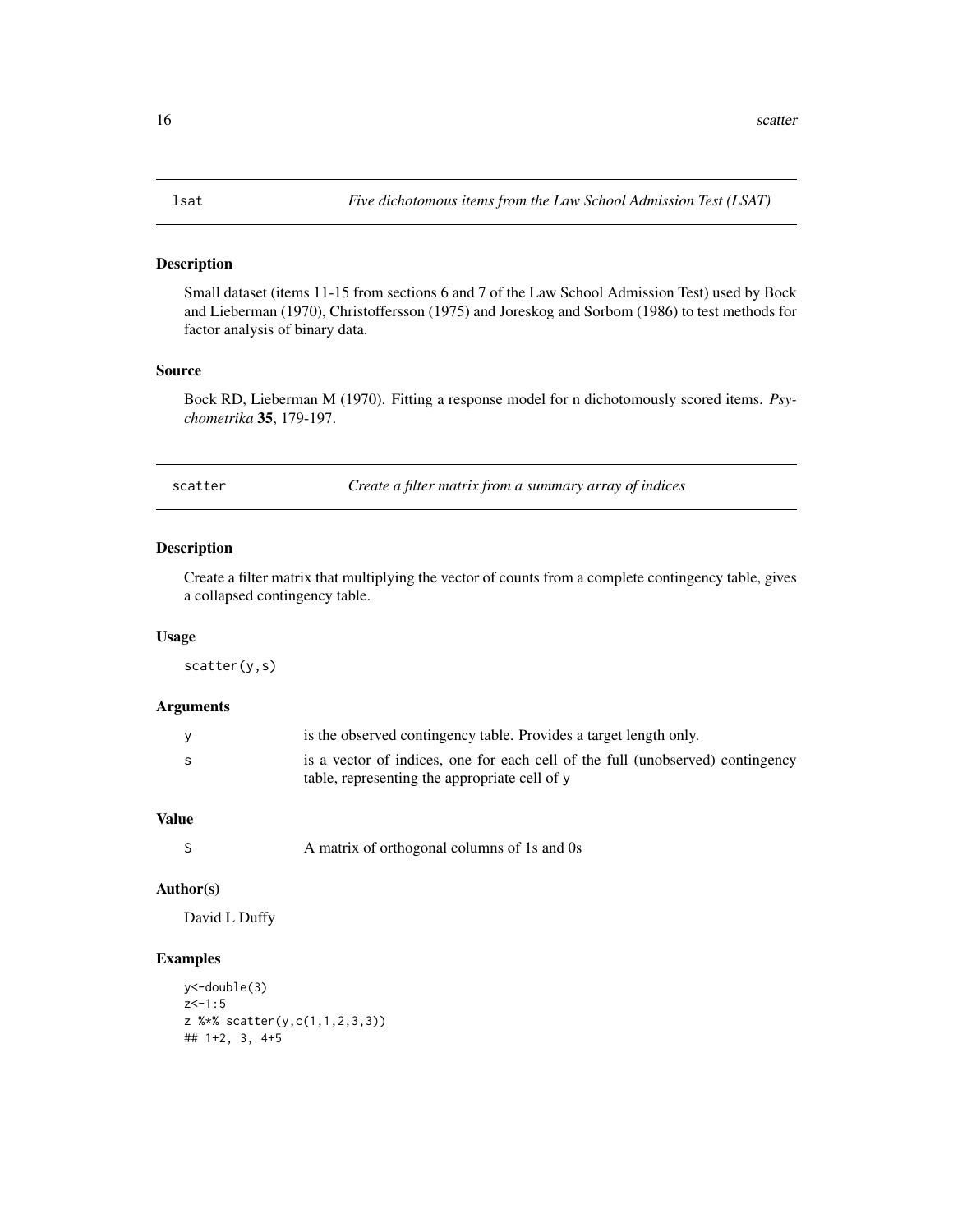<span id="page-16-0"></span>

Fits log-linear models for incomplete contingency tables, including some latent class models, via Fisher scoring approaches.

#### Usage

scoregllm(y,s,X,m,tol=1e-5)

#### Arguments

| У   | is the observed contingency table.                                                                                              |
|-----|---------------------------------------------------------------------------------------------------------------------------------|
| -S  | is a vector of indices, one for each cell of the full (unobserved) contingency<br>table, representing the appropriate cell of y |
| X   | is the design matrix or a formula.                                                                                              |
| m   | is a vector of starting values for the full (unobserved) contingency table.                                                     |
| tol | is the convergence criterion for the LR criterion.                                                                              |

# Details

The generalized log-linear model allows for modelling of incomplete contingency tables, that is tables where one or more dimensions have been collapsed over. These include situations where imprecise measures have been calibrated using a "perfect" gold standard, and the true association between imperfectly measured variables is to be estimated; where data is missing for a subsample of the population; latent variable models where latent variables are "errorless" functions of observed variables - eg ML gene frequency estimation from counts of observed phenotypes; specialised measurement models eg where observed counts are mixtures due to perfect measures and error prone measures; standard latent class analysis; symmetry and quasi-symmetry models for square tables.

The general framework underlying these models is summarised by Espeland (1986), and Espeland & Hui (1987), and is originally due to Thompson & Baker (1981). An observed contingency table y, which will be treated as a vector, is modelled as arising from an underlying complete table  $z$ , where observed count  $y_j$  is the sum of a number of elements of z, such that each  $z_i$  contributes to no more than one  $y_j$ . Therefore one can write  $y = F'z$ , where F is made up of orthogonal columns of ones and zeros.

We then specify a loglinear model for z, so that  $log(E(z)) = X'b$ , where X is a design matrix, and b a vector of loglinear parameters. The loglinear model for  $z$  and thus  $y$ , can be fitted by a Fisher scoring approach, presented in Espeland (1986).

The gllm function is actually a simple wrapper for scoregllm().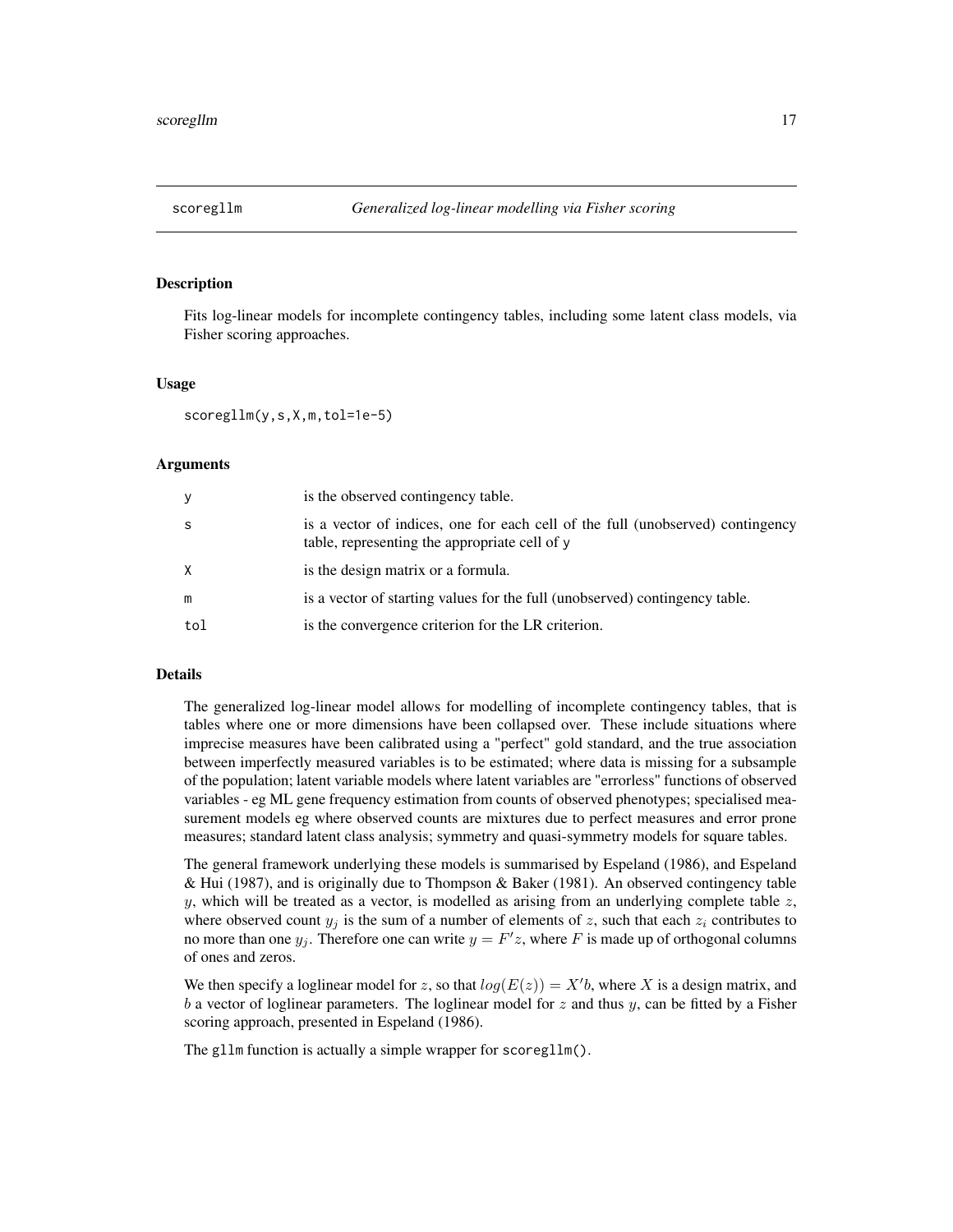# Value

A list with components:

| iter            | the number of scoring iterations until convergence               |  |  |
|-----------------|------------------------------------------------------------------|--|--|
| deviance        | the final model deviance (-2 log likelihood)                     |  |  |
| df              | the model degrees of freedom                                     |  |  |
| coefficients    | the model parameter estimates                                    |  |  |
| se              | the standard errors for the model parameter estimates            |  |  |
| V               | the variance-covariance matrix for the model parameter estimates |  |  |
| observed.values |                                                                  |  |  |
|                 | the observed counts in y                                         |  |  |
| fitted.values   | the expected counts under the fitted model                       |  |  |
| residuals       | Pearsonian residuals under the fitted model                      |  |  |
| full.table      | the expected counts for the full (unobserved) table.             |  |  |

# References

Espeland MA (1986). A general class of models for discrete multivariate data. *Commun. Statist.- Simula* 15:405-424.

Espeland MA, Hui SL (1987). A general approach to analyzing epidemiologic data that contains misclassification errors. *Biometrics* 43:1001-1012.

Thompson R, Baker RJ (1981). Composite link functions in generalized linear models. *Appl Statist* 30: 125-131.

```
#
# An example of model fitting: gametic association between two diallelic loci
# Data matrix
#
y<-c( 187,386,156,
      352,310,20,
      136,0 ,0)
#
# Scatter matrix
#
s<-c(1, 2, 2, 3,4, 5, 5, 6,
       4, 5, 5, 6,
       7, 8, 8, 9)
#
# Design matrix
#
X<- matrix(c( 1,0,0,0,0,0,1,
               1,0,1,0,0,0,0,
               1,0,1,0,0,0,0,
```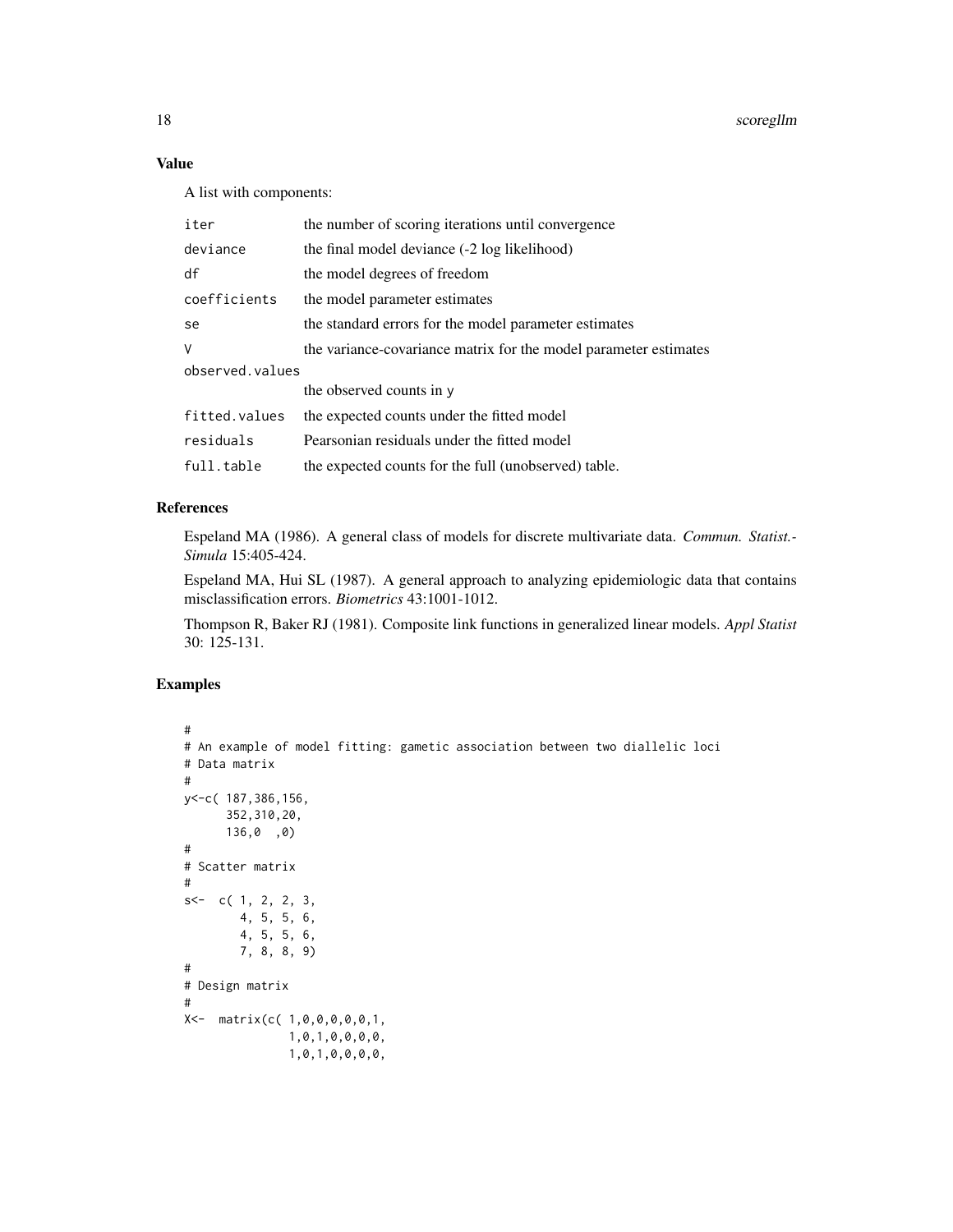```
1,0,2,0,1,0,0,
               1,1,0,0,0,0,0,
               1,1,1,0,0,1,0,
               1,1,1,0,0,0,1,
               1,1,2,0,1,1,1,
               1,1,0,0,0,0,0,
               1,1,1,0,0,0,1,
               1,1,1,0,0,1,0,
               1,1,2,0,1,1,1,
               1,2,0,1,0,0,0,
               1,2,1,1,0,1,1,
               1,2,1,1,0,1,1,
               1,2,2,1,1,2,2), byrow=TRUE, ncol=7)
colnames(X)<-c("Intercept", "A", "B", "P1", "P2", "Delta", "Epsilon")
res<-scoregllm(y,s,X[,c(1:6)],
               c(255,176,176,121,164,37,113,25,164,113,37,25,90,20,20,5))
summary(res)
#
```
summary.gllm *Summarize results of gllm*

# Description

Summarizes contents of result of call to gllm. The print method pretty prints the summary object.

### Usage

## S3 method for class 'gllm' summary(object,...)

#### Arguments

| object | is the object output from gllm. |
|--------|---------------------------------|
| .      | other arguments                 |

# Value

A list with components:

| nobs         | the number of cells in the observed table             |
|--------------|-------------------------------------------------------|
| nfull        | the number of cells in the full table                 |
| $mean$ .cell | the mean cell count in the observed table             |
| deviance     | the final model deviance (-2 log likelihood)          |
| model.df     | the model degrees of freedom                          |
| coefficients | the model parameter estimates, standard errors        |
| residuals    | Observed and fitted counts, plus Pearsonian residuals |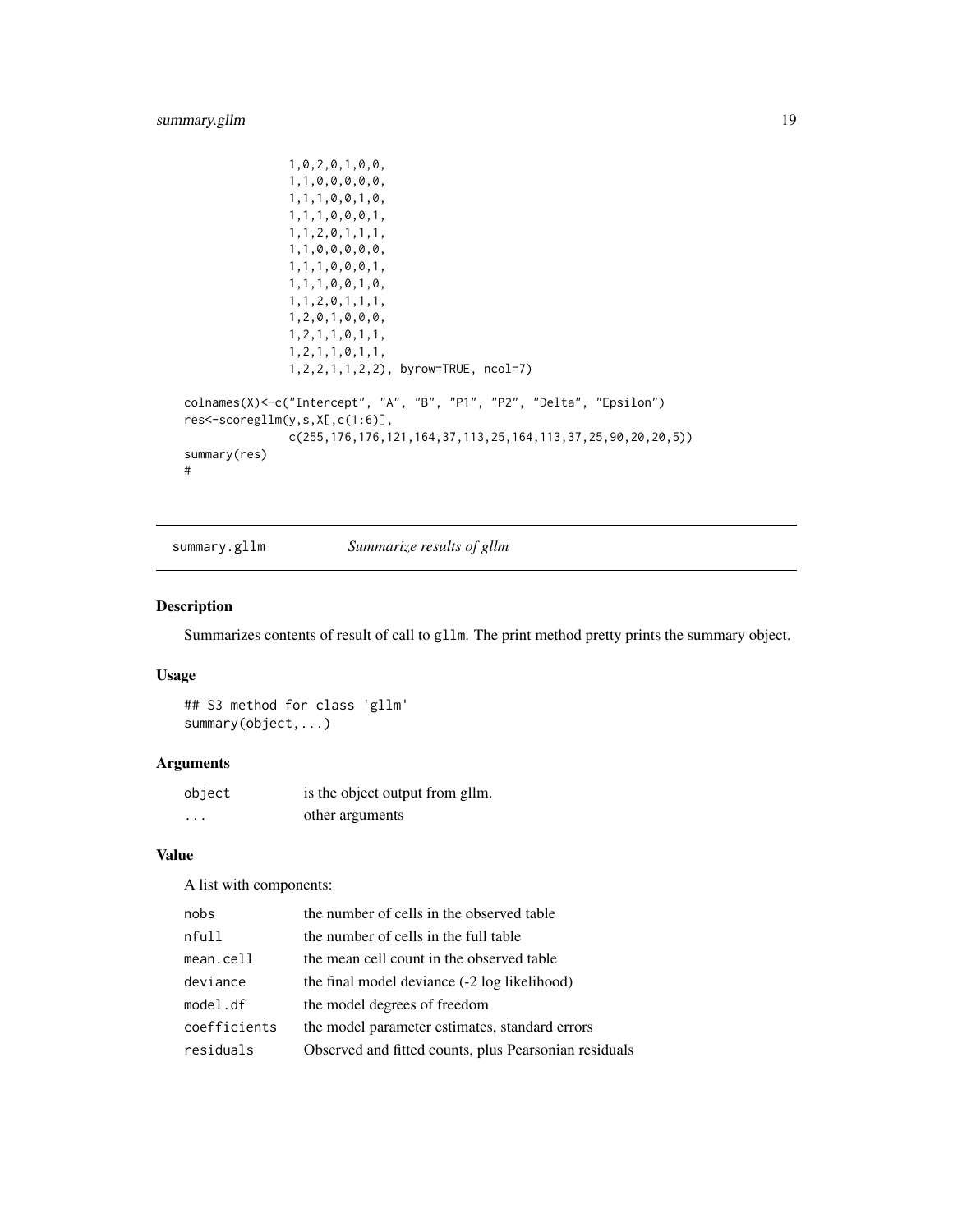20 summary.gllm

# Author(s)

David L Duffy